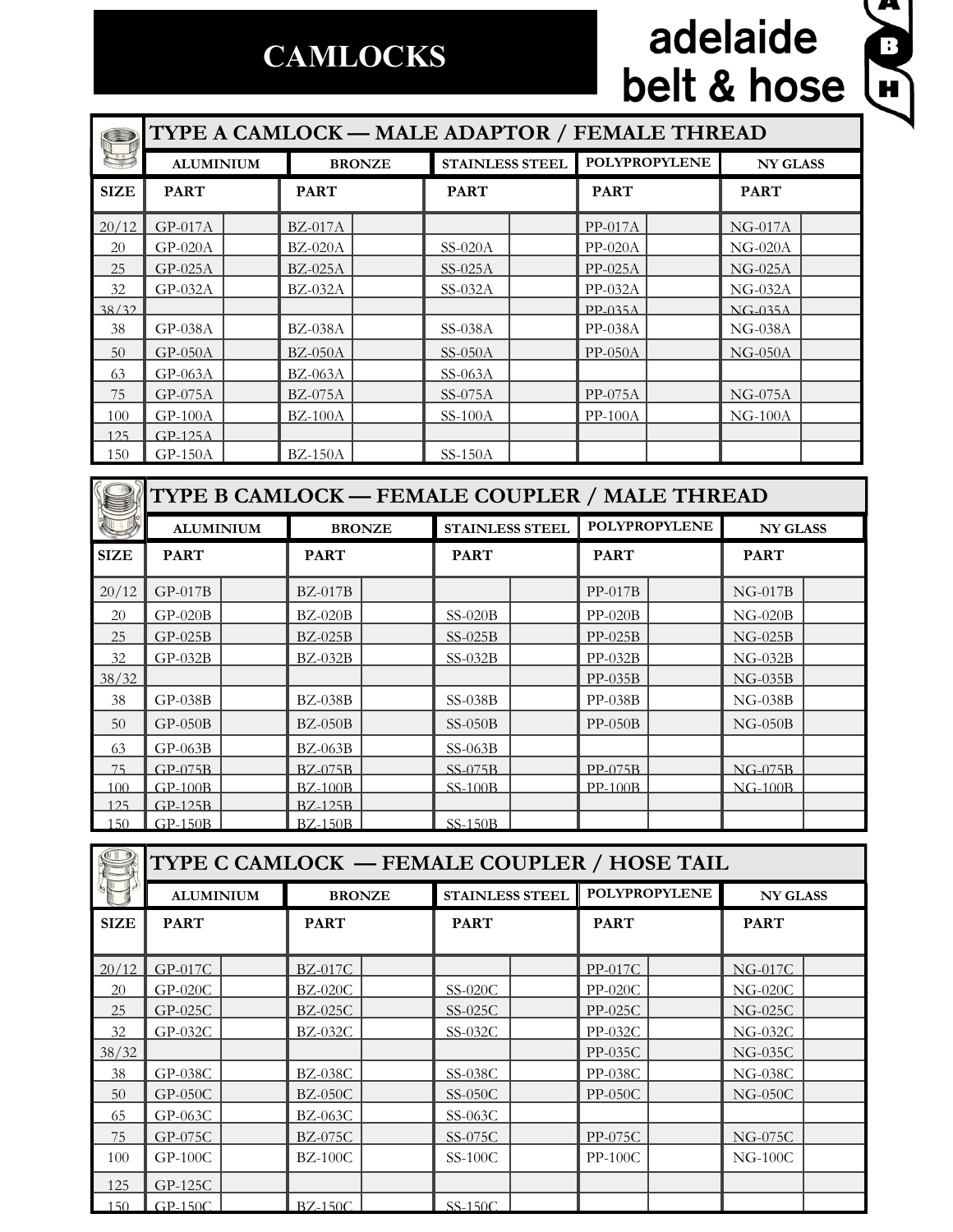### **CAMLOCKS**

# adelaide belt & hose



| O                   | TYPE D CAMLOCK — FEMALE COUPLER / FEMALE THREAD |                    |                        |                      |                    |  |  |  |
|---------------------|-------------------------------------------------|--------------------|------------------------|----------------------|--------------------|--|--|--|
|                     | <b>ALUMINIUM</b>                                | <b>BRONZE</b>      | <b>STAINLESS STEEL</b> | <b>POLYPROPYLENE</b> | <b>NY GLASS</b>    |  |  |  |
| <b>SIZE</b><br>(MM) | <b>PART</b><br>NO.                              | <b>PART</b><br>NO. | <b>PART</b><br>NO.     | <b>PART</b><br>NO.   | <b>PART</b><br>NO. |  |  |  |
| 20/12               | $GP-017D$                                       | $BZ-017D$          |                        | $PP-017D$            | $NG-017D$          |  |  |  |
| 20                  | $GP-020D$                                       | $BZ-020D$          | $SS-020D$              | $PP-020D$            | $NG-020D$          |  |  |  |
| 25                  | $GP-025D$                                       | $BZ-025D$          | $SS-025D$              | $PP-025D$            | $NG-025D$          |  |  |  |
| 32                  | $GP-032D$                                       | $BZ-032D$          | $SS-032D$              | $PP-032D$            | $NG-032D$          |  |  |  |
| 38/32               |                                                 |                    |                        | $PP-035D$            | $NG-035D$          |  |  |  |
| 38                  | $GP-038D$                                       | $BZ-038D$          | $SS-038D$              | $PP-038D$            | $NG-038D$          |  |  |  |
| 50                  | $GP-050D$                                       | $BZ-050D$          | $SS-050D$              | $PP-050D$            | $NG-050D$          |  |  |  |
| 65                  | $GP-063D$                                       | $BZ-063D$          | $SS-063D$              |                      |                    |  |  |  |
| 75                  | $GP-075D$                                       | $BZ-075D$          | $SS-075D$              | $PP-075D$            | $NG-075D$          |  |  |  |
| 100                 | $GP-100D$                                       | $BZ-100D$          | $SS-100D$              | $PP-100D$            | $NG-100D$          |  |  |  |
| 125                 | $GP-125D$                                       |                    |                        |                      |                    |  |  |  |
| 150                 | $GP-150D$                                       | $BZ-150D$          | $SS-150D$              |                      |                    |  |  |  |

|                     | TYPE E CAMLOCK - MALE ADAPTOR / HOSE TAIL |                    |                        |                      |                    |  |  |
|---------------------|-------------------------------------------|--------------------|------------------------|----------------------|--------------------|--|--|
|                     | <b>ALUMINIUM</b>                          | <b>BRONZE</b>      | <b>STAINLESS STEEL</b> | <b>POLYPROPYLENE</b> | <b>NY GLASS</b>    |  |  |
| <b>SIZE</b><br>(MM) | <b>PART</b><br>NO.                        | <b>PART</b><br>NO. | <b>PART</b><br>NO.     | <b>PART</b><br>NO.   | <b>PART</b><br>NO. |  |  |
| 20/12               | $GP-017E$                                 | <b>BZ-017E</b>     |                        | <b>PP-017E</b>       | $NG-017E$          |  |  |
| 20                  | $GP-020E$                                 | <b>BZ-020E</b>     | $SS-020E$              | $PP-020E$            | $NG-020E$          |  |  |
| 25                  | $GP-025E$                                 | $BZ-025E$          | $SS-025E$              | $PP-025E$            | $NG-025E$          |  |  |
| 32                  | $GP-032E$                                 | $BZ-032E$          | $SS-032E$              | $PP-032E$            | $NG-032E$          |  |  |
| 38/32               |                                           |                    |                        | $PP-035E$            | $NG-035E$          |  |  |
| 38                  | $GP-038E$                                 | <b>BZ-038E</b>     | $SS-038E$              | $PP-038E$            | $NG-038E$          |  |  |
| 50                  | $GP-050E$                                 | $BZ-050E$          | $SS-050E$              | $PP-050E$            | $NG-050E$          |  |  |
| 65                  | GP-063E                                   | $BZ-063E$          | $SS-063E$              | $PP-063E$            |                    |  |  |
| 75                  | GP-075E                                   | <b>BZ-075E</b>     | $SS-075E$              | PP-075E              | $NG-075E$          |  |  |
| 100                 | $GP-100E$                                 | $BZ-100E$          | $SS-100E$              | $PP-100E$            | $NG-100E$          |  |  |
| 125                 | $GP-125E$                                 |                    |                        |                      |                    |  |  |
| 150                 | $GP-150E$                                 | <b>BZ-150E</b>     | SS150E                 |                      |                    |  |  |

| S                   | TYPE F CAMLOCK — MALE ADAPTOR / MALE THREAD |                    |                        |                      |                    |  |  |  |
|---------------------|---------------------------------------------|--------------------|------------------------|----------------------|--------------------|--|--|--|
|                     | <b>ALUMINIUM</b>                            | <b>BRONZE</b>      | <b>STAINLESS STEEL</b> | <b>POLYPROPYLENE</b> | <b>NY GLASS</b>    |  |  |  |
| <b>SIZE</b><br>(MM) | <b>PART</b><br>NO.                          | <b>PART</b><br>NO. | <b>PART</b><br>NO.     | <b>PART</b><br>NO.   | <b>PART</b><br>NO. |  |  |  |
| 20/12               | GP-017F                                     | <b>BZ-017F</b>     |                        | $PP-017F$            | $NG-017F$          |  |  |  |
| 20                  | $GP-020F$                                   | $BZ-020F$          | $SS-020F$              | $PP-020F$            | $NG-020F$          |  |  |  |
| 25                  | $GP-025F$                                   | $BZ-025F$          | $SS-025F$              | $PP-025F$            | $NG-025F$          |  |  |  |
| 32                  | $GP-032F$                                   | $BZ-032F$          | $SS-032F$              | $PP-032F$            | $NG-032F$          |  |  |  |
| 38/32               |                                             |                    |                        | $PP-035F$            | $NG-035F$          |  |  |  |
| 38                  | $GP-038F$                                   | <b>BZ-038F</b>     | $SS-038F$              | $PP-038F$            | $NG-038F$          |  |  |  |
| 50                  | $GP-050F$                                   | $BZ-050F$          | $SS-050F$              | $PP-050F$            | $NG-050F$          |  |  |  |
| 65                  | $GP-063F$                                   | $BZ-063F$          | $SS-063F$              |                      |                    |  |  |  |
| 75                  | $GP-075F$                                   | <b>BZ-075F</b>     | $SS-075F$              | PP-075F              | $NG-075F$          |  |  |  |
| 100                 | $GP-100F$                                   | $BZ-100F$          | $SS-100F$              | $PP-100F$            | $NG-100F$          |  |  |  |
| 125                 | GP-125F                                     |                    |                        |                      |                    |  |  |  |
| 150                 | $GP-150F$                                   | $BZ-150F$          | $SS-150F$              |                      |                    |  |  |  |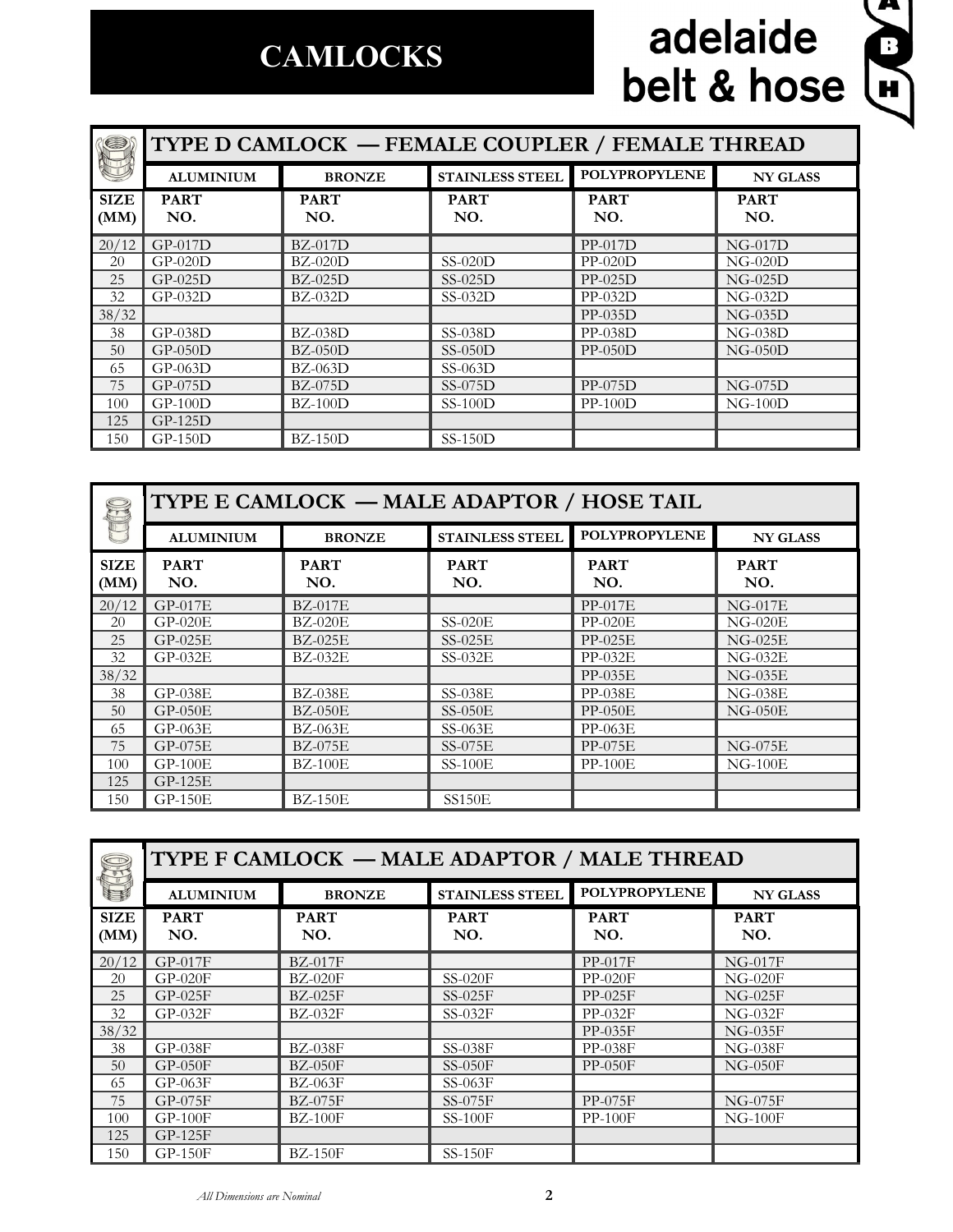#### **CAMLOCKS & SEALS**

# adelaide belt & hose

 $\sum_{i=1}^{n}$ 

|                     | <b>TYPE DC CAMLOCK - DUST CAP</b> |                    |                        |                      |                    |  |  |  |
|---------------------|-----------------------------------|--------------------|------------------------|----------------------|--------------------|--|--|--|
|                     | <b>ALUMINIUM</b>                  | <b>BRONZE</b>      | <b>STAINLESS STEEL</b> | <b>POLYPROPYLENE</b> | <b>NY GLASS</b>    |  |  |  |
| <b>SIZE</b><br>(MM) | <b>PART</b><br>NO.                | <b>PART</b><br>NO. | <b>PART</b><br>NO.     | <b>PART</b><br>NO.   | <b>PART</b><br>NO. |  |  |  |
| 20/12               |                                   |                    |                        |                      |                    |  |  |  |
| 20                  | $GP-020DC$                        | $BZ-020DC$         | $SS-020DC$             | $PP-020DC$           | $NG-020DC$         |  |  |  |
| 25                  | $GP-025DC$                        | $BZ-025DC$         | $SS-025DC$             | $PP-025DC$           | $NG-025DC$         |  |  |  |
| 32                  | $GP-032DC$                        | $BZ-032DC$         | $SS-032DC$             | $PP-032DC$           | $NG-032DC$         |  |  |  |
| 38/32               |                                   |                    |                        |                      |                    |  |  |  |
| 38                  | $GP-038DC$                        | BZ-038DC           | $SS-038DC$             | $PP-038DC$           | $NG-038DC$         |  |  |  |
| 50                  | $GP-050DC$                        | $BZ-050DC$         | $SS-050DC$             | $PP-050DC$           | $NG-050DC$         |  |  |  |
| 63                  | $GP-063DC$                        | $BZ-063DC$         | $SS-063DC$             |                      |                    |  |  |  |
| 75                  | $GP-075DC$                        | $BZ-075DC$         | $SS-075DC$             | $PP-075DC$           | $NG-075DC$         |  |  |  |
| 100                 | $GP-100DC$                        | $BZ-100DC$         | $SS-100DC$             | $PP-100DC$           | $NG-100DC$         |  |  |  |
| 125                 | $GP-125DC$                        |                    |                        |                      |                    |  |  |  |
| 150                 | $GP-150DC$                        | $BZ-150DC$         | SS150DC                |                      |                    |  |  |  |

| <b>CO</b>            | TYPE DP CAMLOCK - DUST PLUG |                    |                        |                      |                    |  |  |
|----------------------|-----------------------------|--------------------|------------------------|----------------------|--------------------|--|--|
| $\frac{1}{\sqrt{2}}$ | <b>ALUMINIUM</b>            | <b>BRONZE</b>      | <b>STAINLESS STEEL</b> | <b>POLYPROPYLENE</b> | <b>NY GLASS</b>    |  |  |
| <b>SIZE</b><br>(MM)  | <b>PART</b><br>NO.          | <b>PART</b><br>NO. | <b>PART</b><br>NO.     | <b>PART</b><br>NO.   | <b>PART</b><br>NO. |  |  |
| 20/12                |                             |                    |                        |                      |                    |  |  |
| 20                   | $GP-020DP$                  | $BZ-020DP$         | $SS-020DP$             | $PP-020DP$           | $NG-020DP$         |  |  |
| 25                   | $GP-025DP$                  | $BZ-025DP$         | $SS-025DP$             | $PP-025DP$           | $NG-025DP$         |  |  |
| 32                   | $GP-032DP$                  | $BZ-032DP$         | $SS-032DP$             | $PP-032DP$           | $NG-032DP$         |  |  |
| 38-32                |                             |                    |                        |                      |                    |  |  |
| 38                   | $GP-038DP$                  | $BZ-038DP$         | $SS-038DP$             | $PP-038DP$           | $NG-038DP$         |  |  |
| 50                   | $GP-050DP$                  | $BZ-050DP$         | $SS-050DP$             | $PP-050DP$           | $NG-050DP$         |  |  |
| 63                   | $GP-063DP$                  | $BZ-063DP$         | $SS-063DP$             |                      |                    |  |  |
| 75                   | $GP-075DP$                  | $BZ-075DP$         | $SS-075DP$             | $PP-075DP$           | $NG-075DP$         |  |  |
| 100                  | $GP-100DP$                  | $BZ-100DP$         | $SS-100DP$             | $PP-100DP$           | $NG-100DP$         |  |  |
| 125                  | $GP-125DP$                  |                    |                        |                      |                    |  |  |
| 150                  | $GP-150DP$                  | $BZ-150DP$         | $SS-150DP$             |                      |                    |  |  |

#### **SPARE CAMLOCK SEALS**

Spare Camlock Seals suit Aluminium, Brass/Bronze, Polypropylene, Ny-Glass and Stainless Steel Camlock Couplers.

| <b>SIZE</b> |               | <b>BUNA (NITRILE)</b> |  | <b>EPDM</b>   |  | <b>VITON</b>  |  |
|-------------|---------------|-----------------------|--|---------------|--|---------------|--|
| MМ          | <b>INCHES</b> | PART NO.              |  | PART NO.      |  | PART NO.      |  |
| 20          | 0.75"         | $CSA-WGB-020$         |  | $CSA-WGE-020$ |  | CSA-WGV-020   |  |
| 25          | 1.00"         | $CSA-WGB-025$         |  | $CSA-WGE-025$ |  | $CSA-WGV-025$ |  |
| 32          | 1.25"         | $CSA-WGB-032$         |  | $CSA-WGE-032$ |  | $CSA-WGV-032$ |  |
| 38          | 1.50"         | $CSA-WGB-038$         |  | $CSA-WGE-038$ |  | $CSA-WGV-038$ |  |
| 50          | 2.00"         | $CSA-WGB-050$         |  | $CSA-WGE-050$ |  | $CSA-WGV-050$ |  |
| 63          | 2.50"         | $CSA-WGB-063$         |  | $CSA-WGE-063$ |  | $CSA-WGV-063$ |  |
| 75          | 3.00"         | $CSA-WGB-075$         |  | $CSA-WGE-075$ |  | $CSA-WGV-075$ |  |
| 100         | 4.00"         | $CSA-WGB-100$         |  |               |  | $CSA-WGV-100$ |  |
| 150         | 6.00"         | $CSA-WGB-150$         |  |               |  |               |  |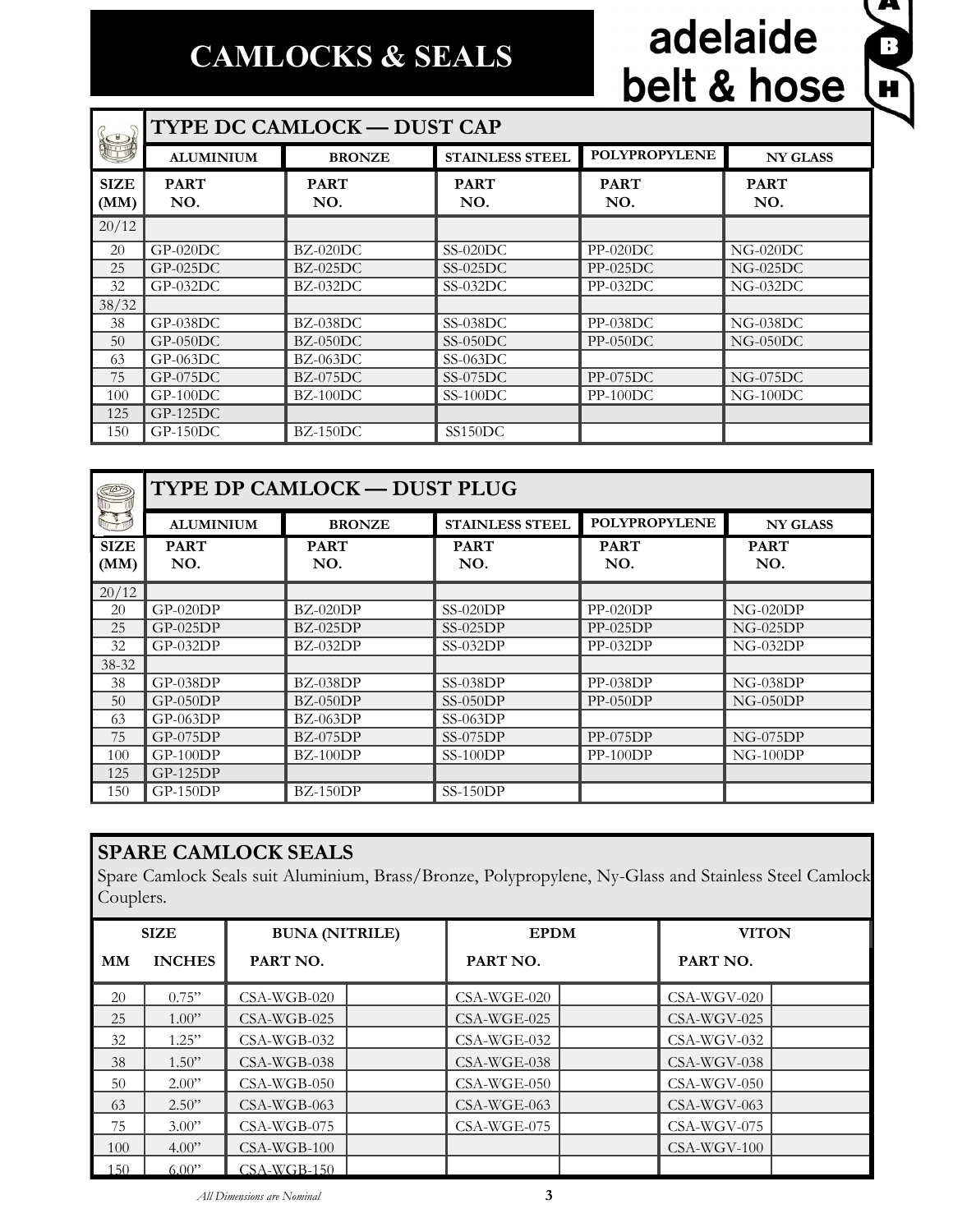#### **ALUMINIUM CAMLOCKS (SPECIALTY)**

# adelaide belt & hose



These fittings interchange with camlocks manufactured to NATO standard. The special heat treatment provides excellent resistance to corrosive attack by salt water making these products suitable for use in marine applications. Spare arms, pins and seals available.

| <b>DESCRIPTION</b>    | PART NO.      | <b>Male to Male Adaptor</b>         |
|-----------------------|---------------|-------------------------------------|
| 25mm x 25mm           | AL-025AA      |                                     |
| $32mm \times 32mm$    | AL-032AA      |                                     |
| 38mm x 38mm           | AL-038AA      |                                     |
| $50$ mm x $50$ mm     | AL-050AA      |                                     |
| $63mm \times 63mm$    | AL-063AA      |                                     |
| 75mm x 75mm           | AL-075AA      |                                     |
| 100mm x 100mm         | AL-100AA      |                                     |
| 150mm x 150mm         | $AL-150AA$    | Equivalent to 633AA & NA-4A         |
| <b>DESCRIPTION</b>    | PART NO.      | <b>Male to Male Reducing AA</b>     |
| $63$ mm x $50$ mm     | AL-063-050AA  |                                     |
| 75mm x 50mm           | AL-075-050AA  |                                     |
| 75mm x 65mm           | AL-075-063AA  |                                     |
| 100mm x 65mm          | AL-100-063AA  |                                     |
| 100mm x 75mm          | AL-100-075AA  |                                     |
| <b>DESCRIPTION</b>    | PART NO.      | Male to Reducing Hose Tail          |
| $50$ mm x $38$ mm     | AL-050-038E   |                                     |
| $75$ mm x $50$ mm     | AL-075-050E   |                                     |
| $75$ mm x $65$ mm     | AL-075-063E   |                                     |
| 100mm x 75mm          | AL-100-075E   |                                     |
| <b>DESCRIPTION</b>    | PART NO.      | <b>Female to Reducing Hose Tail</b> |
| 50mm x 38mm           | AL-050-038C   |                                     |
| 75mm x 50mm           | AL-075-050C   |                                     |
| 75mm x 63mm           | AL-075-063C   |                                     |
| $100$ mm x $80$ mm    | AL-100-075C   | Equivalent to 633C & NA-14/15/37A   |
| <b>DESCRIPTION</b>    | PART NO.      | Female - 68 °Bent Camlock           |
| 50mm x 68° tail       | AL-050BC-68   |                                     |
| 63mm x 68° tail       | AL-063BC-68   |                                     |
| 75mm x 68° tail       | AL-075BC-68   |                                     |
| 100mm x 68° tail      | $AL-100BC-68$ | Equivalent to 633BC & NA-13A        |
| 150mm x 68° tail      | AL-150BC-68   |                                     |
| <b>DESCRIPTION</b>    | PART NO.      | Female - 90 °Bent Camlock           |
| 50mm x 90° tail       | AL-050BC-90   |                                     |
| 63mm x 90° tail       | AL-063BC-90   |                                     |
| 75mm x 90° tail       | AL-075BC-90   |                                     |
| $100$ mm x $90°$ tail | AL-100BC-90   | Equivalent to 633BC & NA-13A        |
| 150mm x 90° tail      | AL-150BC-90   |                                     |
| <b>DESCRIPTION</b>    | PART NO.      | <b>Male-Female Adaptors</b>         |
| 75mm x 100mm          | AL-075-100AC  |                                     |
| 100mm x 75mm          | AL-100-075AC  |                                     |
| $50$ mm x $75$ mm     | AL-050-075AC  |                                     |
|                       |               |                                     |